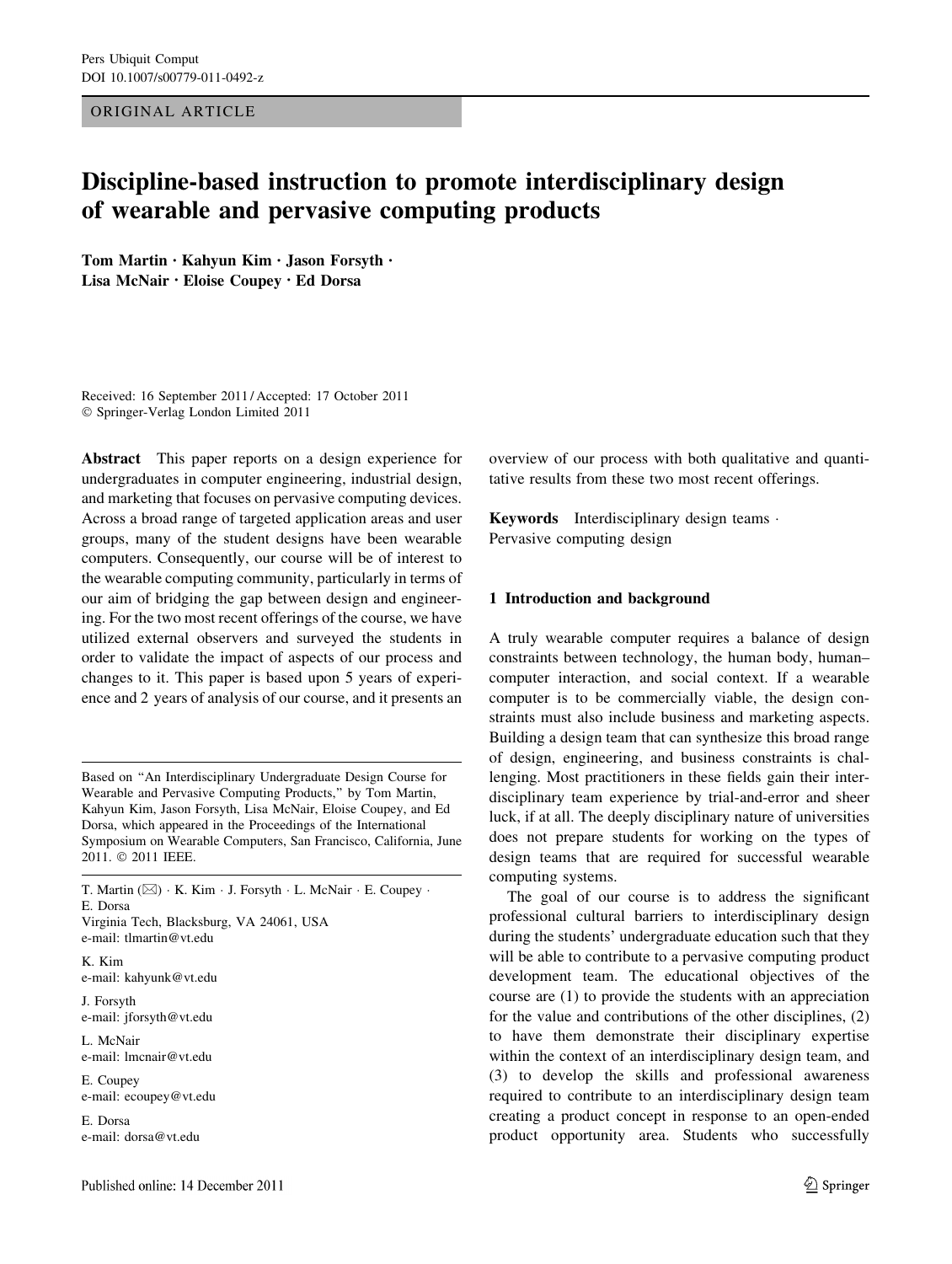complete the course will be well prepared to work with people from other disciplines to define, design, and implement a pervasive computing system.

Although there is considerable work on the interdisciplinary design teams required for these products [\[1–4](#page-12-0)], most of that work focuses on industry. Besides obvious differences between industry professionals and undergraduate students, participants in an academic setting must deal with limited schedules (e.g., a 15-week semester with about 3 h of class time per week) and the differing institutional structures of three different academic units.

Within the wearable computing community, there has always been a recognition that addressing the design aspects of wearable computing is important for the field to move forward and to have broader acceptance. Gemperle et al. [[5](#page-12-0)] described a set of design guidelines for wearability, in what is likely one of the most cited papers to appear at ISWC. McCann et al. [[6\]](#page-12-0) presented a design tool to guide designers of intelligent garments. With respect to interdisciplinary teams for wearable computing, Papadopoulos described an interdisciplinary team working on electronic textile garments [[7](#page-12-0)], and there have been several studies of interdisciplinary processes at Carnegie Mellon [\[8](#page-12-0), [9\]](#page-12-0). The process we describe in this paper has been directly informed by this previous work.

The purpose of this paper is to provide a case study of an undergraduate interdisciplinary design course for intelligent products. In case study research, analysis focuses on describing the case and building explanations for why various outcomes were observed [[10\]](#page-13-0). This method does not intend to obtain a statistically representative sample of the population; instead, the researchers have focused on triangulating multiple sources of evidence by collecting both qualitative data through observation and quantitative data through various instruments [\[11](#page-13-0)]. In this paper, we report on the results from observation and the Team Diagnostic Survey (TDS) [\[12](#page-13-0)], a quantitative instrument used to measure team effectiveness. The researchers recorded each class meeting through video-recording and through field notes that included their reflections, nonrecordable observations, and position in the field [[13\]](#page-13-0). The same case study methods will be applied to future offerings of the course both at its original site and at other universities.

While the focus of the course is on the more general theme of pervasive computing, many of the product concepts and final designs have been wearable or have had a wearable sub-system. Thus, we believe that the lessons learned from this course will be of interest to the wearable computing community, which has recognized the importance of the role of design in developing successful wearable computing systems [[5](#page-12-0), [14](#page-13-0)].

Our course brings together faculty and students from computer engineering, industrial design, and marketing to explore product opportunities for pervasive computing. A novel aspect of the course is that the students identify the product opportunities themselves as part of the course—the instructors do not specify the particular products to be developed. Our reason for not providing a product specification is that, for many of the students, most of their previous course experience has been focused on working on a narrowly defined problem to solve. Our open-ended projects are often the first time where, before solving a problem, the students have to figure out the right problem to solve, which Donald Schön calls *problem setting* [\[15](#page-13-0)]. Problem setting skills are distinct from problem solving skills in that problem solving skills involve getting the right solution to a problem, while problem setting skills involve defining the problem to be solved: understanding the nature of the problem and deciding upon the relevant parameters and constraints. With respect to design, Buxton distinguishes these two aspects as ''getting the design right'' (problem solving) and ''getting the right design'' (problem setting)  $[1]$  $[1]$ .

Our experience is that having an open-ended product opportunity area where the design constraints must be identified across several disciplines serves as catalyst for the students to realize that there are interactions between constraints across the disciplines. At the risk of over-simplifying, engineering students see a math problem, design students see a form problem, and marketing students see a communication problem. But the nature of most real product designs is that they are a mixture of all of (if not more than) these aspects. A good design is one that elegantly balances all of the relevant constraints, technological, esthetic, business, or otherwise. One of the objectives of the course is for students to develop the skills to work in the margins between traditional disciplines, where the real solutions to real problems often are discovered.

Over the 5 years of the course, each offering has covered a different product opportunity area and audience:

- 1. Pet care products for the elderly: The elderly can benefit from having a pet in the home, but they have reached a point in life when they are less able to care for the pet. Students developed concepts to help with feeding the pet, communicating with caregivers and veterinarians, tracking the pet around the home, and traveling with the pet.
- 2. Safety gear for construction workers: Construction is one of the most dangerous occupations. Many unsafe conditions can be detected and potentially mitigated by improved sensing and communication. Students developed product concepts for reducing the potential for struck-by-vehicle accidents on roadway construction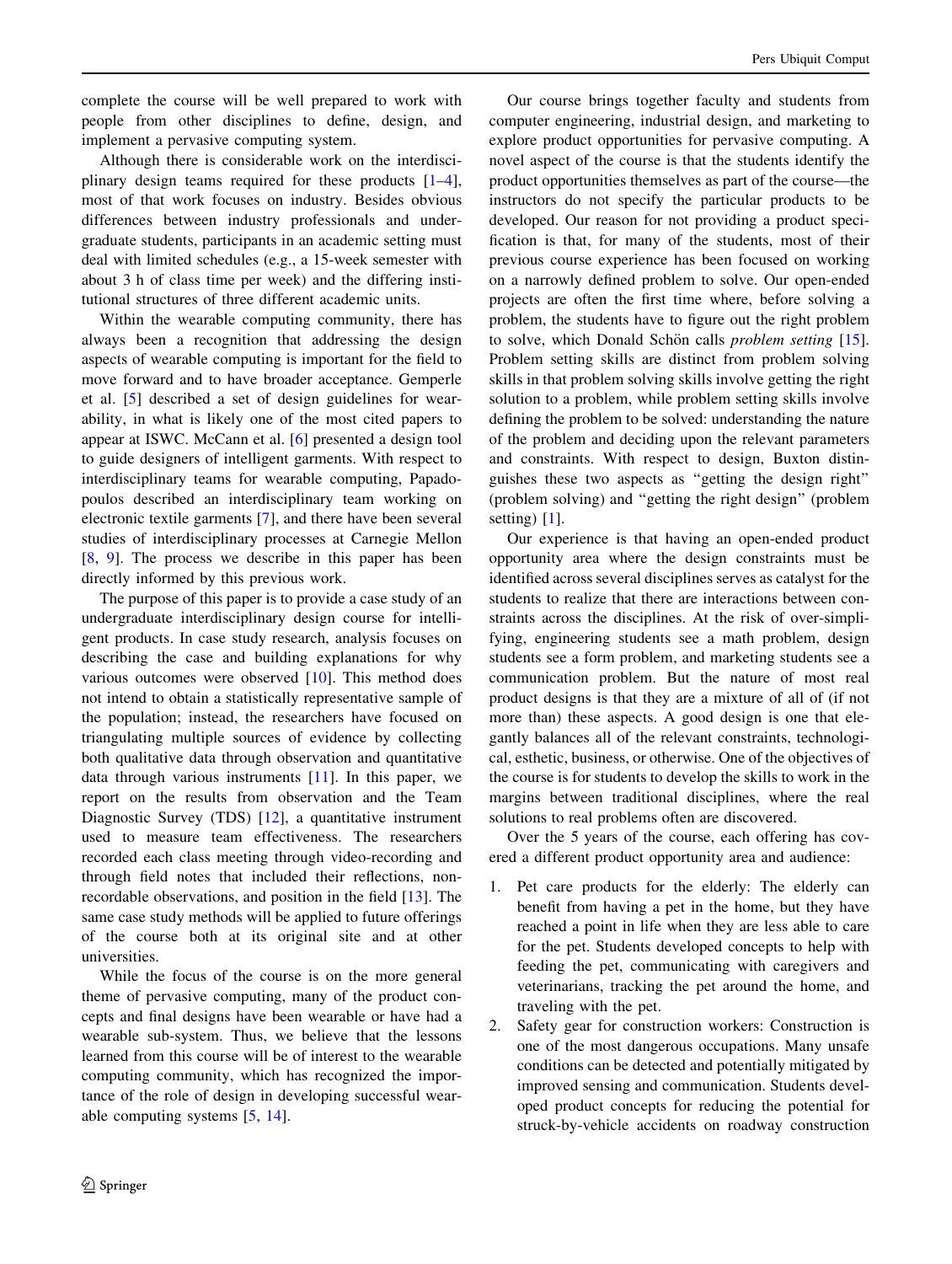sites, improving communication between crane operators and riggers, tracking exposure to unsafe conditions on construction sites, creating easier-to-use fall arrest harnesses, and providing noise-canceling hearing protection for hard hats.

- 3. Dorm rooms for college students with disabilities: To live on a college campus, students with disabilities often require help with activities of daily, given that they have likely grown up with close supervision from a caregiver and must transition to living independently. Concepts developed for this project included a personal assistive robot, a reconfigurable furniture system with an on-line pre-configuration application so that students can choose furniture before moving into the dorm, a smart mirror for context-aware notifications and reminders, and a tangible interface for developing a social network.
- 4. Helmets for firefighters: Firefighter helmets have been essentially unchanged for a century. For this offering, we limited the scope to redesigning the helmet. In the end, students went beyond just improving the helmet to developing concepts for breathing apparatus and protective clothing.
- 5. Diabetes management for children with diabetes and their caregivers. With the increasing incidence of diabetes in children comes a greater need for managing the disease. Students developed concepts for counting carbohydrates, rewarding children for following their treatment regimen, helping children manage necessary treatment items while outside the home, communicating with parents with a wrist-worn device, and sharing health data with doctors and insurance companies.

For each of these topics, the only constraints the faculty placed upon the product concepts were that they must fall within the opportunity area and that they must be intelligent.

When we first offered the course, we were only concerned with the products themselves, and our design process was ad hoc. However, we soon realized that there were important questions to be explored in developing an interdisciplinary design process for intelligent products. We then began to study our process both quantitatively and qualitatively, with two primary goals. First, we aim to provide our students with a high-quality interdisciplinary design experience that allows them to appreciate the role and contributions of other disciplines. Second, we would like to develop a course model that can be followed by other universities, as opposed to depending upon the particular set of people that we have available. Assessing the course provides an objective method for us to continually improve methods for teaching collaboration across disciplines and to formalize a transferable process.

The remainder of this paper is organized as follows. Section 2 outlines the course, with examples of design concepts that have come out of the course. Section [3](#page-5-0) describes a major change we made for Fall 2010, introducing discipline-specific modules, including an electronics prototyping kit and exercise. Section [4](#page-8-0) provides qualitative and quantitative results of the impact of the changes of the course. Finally, Sect. [5](#page-12-0) gives our conclusions and avenues for future work.

# 2 Overview of the course

This section provides an overview of the running of the course, including our design process and timeline. We begin by describing the origins of the course and summarizing our course process and general schedule. We then describe particular details for the 2009 and 2010 offerings, which are the basis for the results provided in Sect. [4](#page-8-0).

# 2.1 Origins of the faculty team and course

To provide context for the process and for the study, the reader may find it helpful to know the history of how the course developed. A core set of the faculty authors (Coupey in marketing, Dorsa in industrial design, and Martin in computer engineering) first came together for the pet care project in 2006, which was in response to a ten-week design competition sponsored by Proctor & Gamble. That project had four other faculty members as well as students from five programs (industrial design, computer engineering, marketing, graphic design, and industrial/systems engineering). The following year, 2007, Dorsa and Martin worked on the construction site safety with two other faculty colleagues and students from only computer engineering and industrial design. During that semester, as part of an internal university program for funding interdisciplinary research teams, we put together a team that included the four faculty members on the construction site project and Coupey.

We were selected for the program in 2007, and more importantly, we were then asked to participate in a study of interdisciplinary teams being run by a faculty member of the engineering education department. Through the faculty member conducting that study, we were introduced to McNair, who began working with us to introduce team development exercises in the course for the 2008 offering. In the spring of 2009, McNair led a proposal to the National Science Foundation's Engineering Education program, which was funded in the summer of 2009.

We relate this history for two reasons: First, to illustrate to others the serendipity involved in finding team members as well as the changing set of team members with a small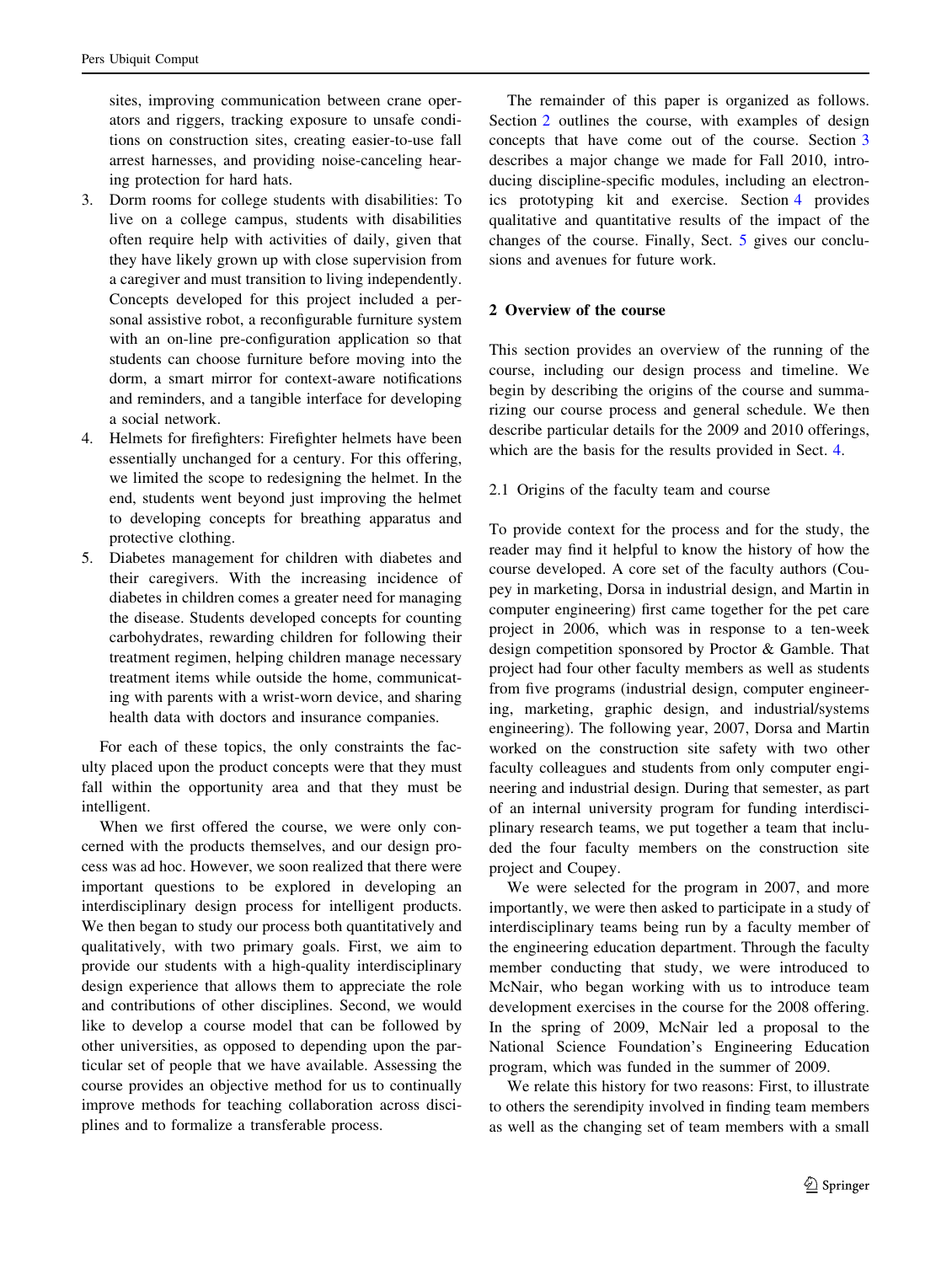core (Dorsa and Martin are the only two involved in every offering of the course, with Coupey involved in every offering except the second one). Second, and more to the point of the paper, the interventions described in Sect. [3](#page-5-0) and the results described in Sect. [4](#page-8-0) are only reported for 2009 and 2010 because those are the years covered by the research grant.

## 2.2 Course process

The major elements of the course have evolved over five offerings; the details of that evolution are more fully described in Coupey et al. [[16\]](#page-13-0). Our goal for the course is for the students to gain an appreciation for working in an interdisciplinary design team that must satisfy product constraints that span a wide range of domains. Our teams have senior undergraduates from computer engineering (ECE), industrial design (ID), and marketing (MKT). A major part of the course, particularly early in the semester, is breaking down the cultural barriers that exist between these disciplines. We have found that addressing these barriers explicitly will help the students more quickly and easily work together in teams. An important facet of the cultural barriers is vocabulary—even as simple a word as "model" has a different meaning to each of the three disciplines. By explicitly pointing out these cultural differences for the students, we reduce the number of conflicts that arise later due to poor communication. The faculty also serve as role models for working through these cultural differences, often having frank discussions about them in front of the students.

To maintain balance between the disciplines, we also have equal numbers of students from each discipline and meet in a neutral space. Having equal numbers of students reduces the likelihood that any one discipline will seem to have a greater role in the project (with this aspect we are not always successful, as will be described Sect. [4](#page-8-0) with the outcomes of the firefighter helmet project). Meeting in a neutral space makes each group of students feel equally welcome in the space. In one of the prior offerings, we met in dedicated undergraduate studio space in the Industrial Design program, and the non-ID students felt like guests welcome guests, but guests, nonetheless.

The basic schedule of our course is shown in Table 1. We begin the semester with examples of interdisciplinary design teams in industry, such as IDEO [\[17](#page-13-0)], and with examples of pervasive computing products and research. These examples provide initial background for the students on the design process and on the types of intelligent products that they are expected to develop.

The students are then put into research teams, with the constraint that there is at least one member from each discipline. These research teams explore the issues Table 1 Timeline of course topics and activities

| Week           | Topic and activity                                                                                         |
|----------------|------------------------------------------------------------------------------------------------------------|
| 1              | Overview, research teams formed                                                                            |
| $\mathfrak{D}$ | Research to explore design opportunities, sketching/affinity<br>diagraming exercise                        |
| $3 - 4$        | Research to explore design opportunities                                                                   |
| 5              | Product ideation (brainstorming)                                                                           |
| 6              | Final product selection                                                                                    |
| 7              | Product teams formed                                                                                       |
| 8              | Product concept development, product box exercise                                                          |
| 9              | Product concept development, storyboarding and physical<br>prototyping exercise                            |
| 10             | Product concept development, computer prototyping<br>exercise and marketing value proposition exercise     |
| $11 - 13$      | Product concept development: business plan, interface, form<br>factor, physical and functional prototyping |
| 14             | Product concept development: preparing final deliverables                                                  |
| 15             | Final presentations                                                                                        |

involved in the product opportunity area. As mentioned in the introduction, we have chosen a different product opportunity area each semester: pet care products for the elderly, safety gear for construction workers, dorm rooms for college students with disabilities, helmets for firefighters, and diabetes management for juvenile diabetics. The research teams bring information back to the whole group. Then, each team is given more detailed research tasks to minimize overlap between teams and to maximize the areas covered by the teams. The time spent on the research phase of the course has varied with each offering, but generally lasts for 4–6 weeks.

Near the end of the research phase, the students shift to the product ideation stage by brainstorming on possible products, using techniques that are familiar to the ID students but are new to the ECE and MKT students [[4\]](#page-12-0). Student teams then re-form around the most popular products. As with the research teams, each product team must have at least one member from each discipline. Depending on the products, some teams might have more students from one discipline than another, e.g., two students from ID, and one each from ECE and MKT. Usually students are able to work on their favorite product choice, but some shifting of students is sometimes necessary to make sure each discipline is represented on each team. The products are usually closely enough related that they can be considered part of a family of products that work together. Consequently, the students identify interactions between products and arrange liaisons that are responsible for managing those interactions. There has usually been a product that tied all of the other products together, as, for example, a central data collection unit that served as a hub for the other products. We observe that, even though the students are only given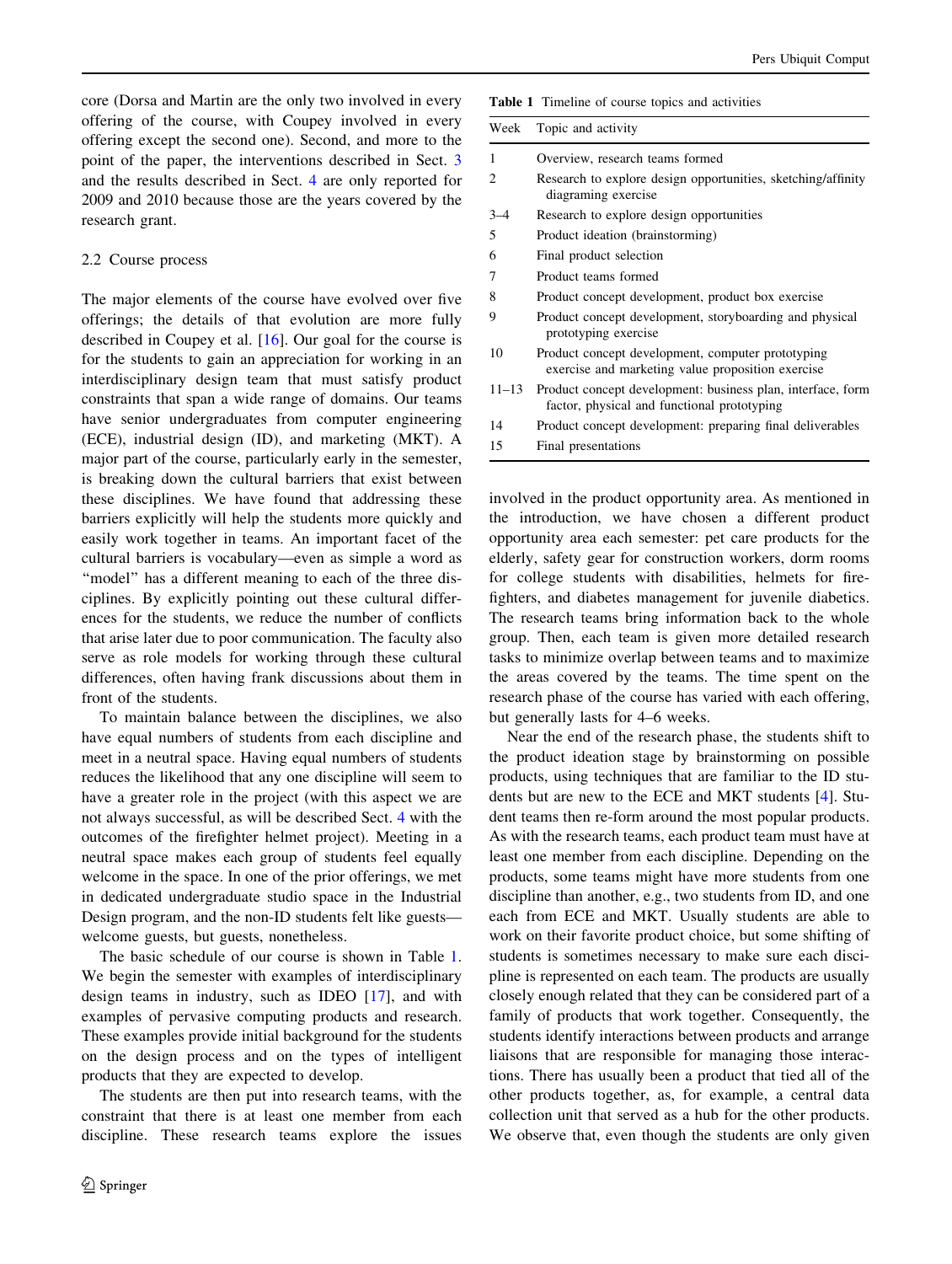<span id="page-4-0"></span>

Fig. 1 Examples of wearable concepts and final prototypes from the course. Left intelligent vest for roadway construction sites; right information-gathering gloves for firefighters

the constraints that the product must be within the specified opportunity area and that it must be intelligent, many of their concepts and final projects are wearable. Two examples of wearable computing devices that students explored as concepts and final projects are shown in Fig. 1.

The remainder of the semester is spent developing product concepts, creating business and marketing plans, and showing technical feasibility. The semester ends with a final presentation to outside evaluators. Student grades are based upon participation, adoption of the interdisciplinary process, and the quality of their final presentations.

With only 15 weeks for the whole project and given the amount of the time spent on research and ideation, there is usually not enough time for students to build a fully working prototype of their designs, so the expectation is that they will prototype the critical aspects of their design at a level that establishes technical feasibility. Part of our motivation for introducing the Arduino-based kit described in Sect. [3](#page-5-0) is to enable the students to create prototypes with higher fidelity.

One of the goals of the faculty is for the students to take responsibility for the course. Throughout the stages described above, but particularly in the early weeks of the semester while the students are becoming accustomed to each other and the expectations of the course, the faculty set the expectation for the students to take the initiative. A primary example of having students take the initiative is that the student teams are generally self-organizing, meaning that the faculty let the students pick which research and product teams they belong to, within the constraint of having each discipline represented on each team. When the faculty have been successful in setting this expectation, there comes a point midway through the semester when the faculty are no longer leading the class meetings but are participating as advisors and stepping in only when necessary. The balance between providing structure and allowing the students to have control must be handled carefully, as will be demonstrated by the results described in Sect. [4](#page-8-0).

# 2.3 Changes for the two most recent offerings

We introduced several major differences between the course offerings in the fall of 2009 and fall of 2010. First, in the fall of 2009, we deviated from our normal practice of having a wide-open product opportunity area and instead told the students that they had to redesign the firefighter helmet to make it intelligent. This project was still relatively open compared to the projects students were used to in their other courses, in that we did not specify the new capabilities the helmet should have. In the fall of 2010, we went back to specifying a product opportunity area rather than a specific product, with the area being children with diabetes. As Sect. [4](#page-8-0) will show, we believe that the openarea approach gives the students a greater sense of responsibility and that the place for instructor-imposed structure is in facilitating interdisciplinary collaboration by vesting students with roles that allow them to use their expertise in an integrated design cycle.

Second, in the fall of 2009, the final deliverable for the course was an entry into an industrial design competition. This deliverable had the negative effect of elevating the importance of the industrial design discipline and left the marketing and engineering students without concrete ways to contribute. In the fall of 2010, the final deliverable was a presentation to a set of local venture capitalists, which required a well-rounded proposal from each team that addressed the major design, technical, and business issues for that team's product.

Third, in the fall of 2009, the course met once a week for 3 h, while in the fall of 2010, it met twice a week for 1.5 h at each meeting. This scheduling difference might seem like a minor point, but it had major side effects. The most significant of these is that when a faculty member was absent due to travel, he or she missed effectively 2 weeks. In some cases, two of the four faculty members traveled on consecutive weeks, which meant that the full set of faculty were not present for 3 weeks, which contributed to a lack of structure in the course. Considerable time was spent summarizing the previous week for the returning faculty member, and on several occasions, we revisited decisions that were made during the faculty member's absence, which slowed the progress of the student teams.

Finally, the faculty provided more structure in the fall 2010 offering than they did in the fall 2009 course by introducing the students to each discipline by adding hands-on exercises covering marketing, electronic prototyping, and iterative design techniques. We also set a deadline of midway through the semester when the research and brainstorming phases would end and project teams would be formed, with the remainder of the semester dedicated to product development. Furthermore, we required that the final projects include a physical/electronic prototype of appropriate complexity for the particular product. In addition, teams were asked to provide marketing documentation of the concept, in the form of a commercial, or a comparable communications deliverable.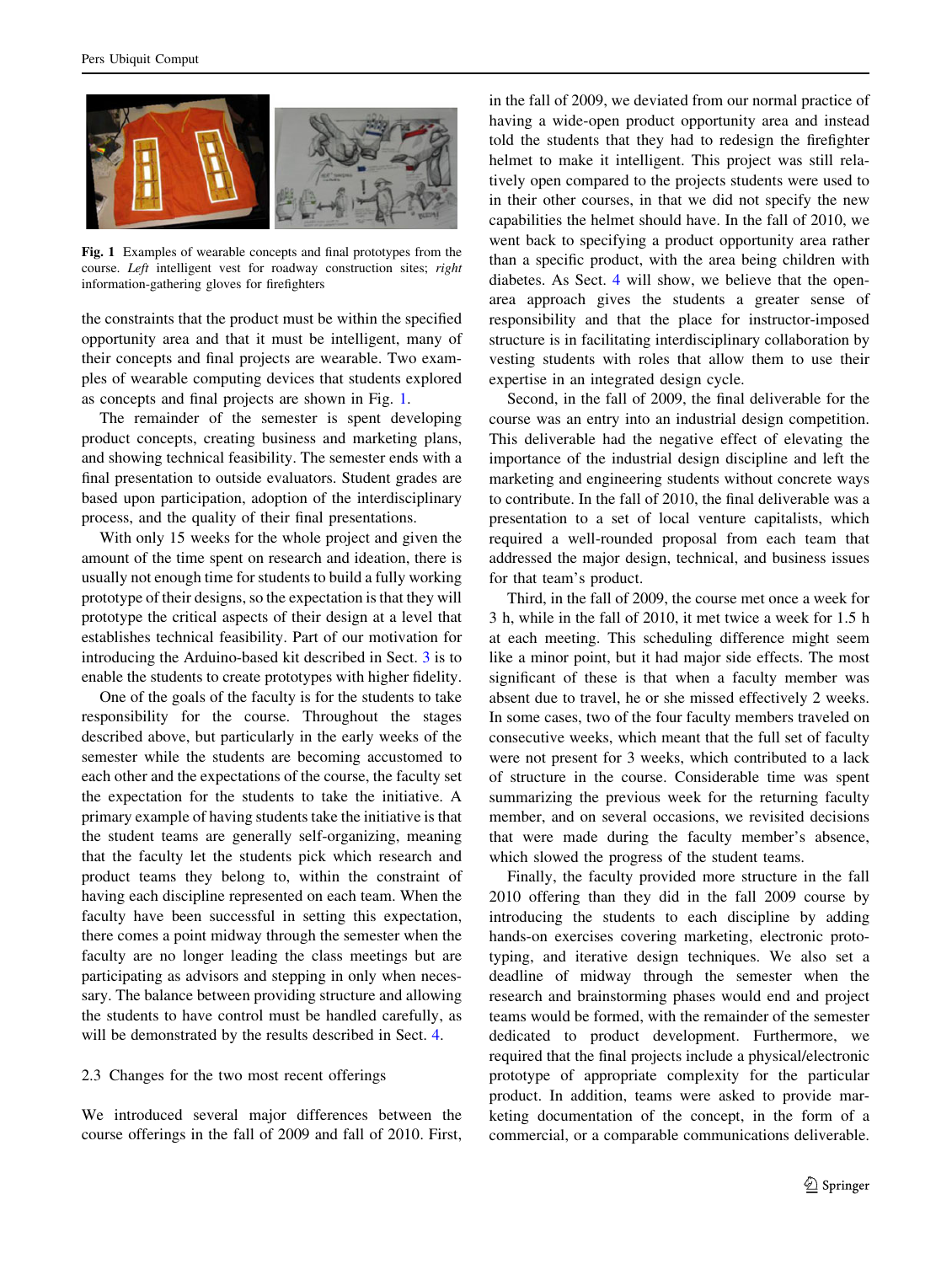<span id="page-5-0"></span>This additional structure vastly improved the outcomes of the course and the satisfaction of both the students and the faculty, as will be shown in Sect. [4.](#page-8-0)

A point that must be made is that, while from the previous paragraphs it might seem in hindsight that the approach to the course in fall 2009 was obviously poor, it did not seem so at the outset. Several aspects of that approach were conscious decisions by the faculty to address issues that had arisen in earlier offerings. Meeting once a week for 3 h was introduced to make the course seem more like a project in industry. Having a goal of entering the projects in an industrial design competition was meant to provide an external stimulus that had worked well in our first offering of the course but that we had not had in the second and third offerings.

Unfortunately, we did not begin formally studying the course with surveys and observations until the fall of 2009, and so we do not have a baseline of data from the previous years to compare both years too. Consequently, the results in Sect. [4](#page-8-0) are limited to comparing only the 2 years for which we have data, although from our experience we can make some general comments with respect to the other offerings. While a true controlled experiment would have been preferred, it is difficult to achieve in an actual classroom setting. In particular, we do not want to continue to do things that we thought worked poorly because doing so would not be in the best interests of the students, even it was correct from the viewpoint of conducting a controlled experiment.

#### 3 Hands-on, discipline-specific modules

As described in the previous section, one of the major changes made in the fall of 2010 was to add hands-on exercises for both electronics prototyping and marketing, in addition to the industrial design exercises. This section describes the individual exercises used for ID, MKT, and ECE disciplines. The goal of each of these exercises is to increase the awareness and understanding of each discipline while framing individual students as purveyors of their disciplinary perspective.

## 3.1 Electronics prototyping module

This section describes the Arduino-based prototyping exercise. Our major goal for introducing an electronics prototyping exercise was to provide the students with the ability to rapidly explore product concepts while going beyond sketching [[1\]](#page-12-0). Following several good examples such as Igoe [[18\]](#page-13-0) and Buechley [[19\]](#page-13-0), we opted for a set of sensors and output devices coupled with an Arduino

processor. The critical aspect for the kit is that new design alternatives can be rapidly tested, explored, and evaluated. Thus, we balanced the complexity of using the kit against the richness of devices it could build.

The kit consisted of an Arduino Duemilanove board for the microcontroller and an Xbee breakout board for wireless communications. For sensing, the kit included a digital compass, tri-axis accelerometer and gyro, vibration sensor, IR motion detector, ultrasonic range finder, photocell, barometer/temperature sensor, force sensitive resistor, and microphone. For output, the kit contained a piezoelectric buzzer/tone generator, vibration motor, and LEDs. Later in the semester, we added other devices as necessary for particular student projects, e.g., a small touchscreen display for a game that rewarded children for following their diabetes management regimen.

For each piece of the kit, we wrote a ''user-friendly'' datasheet to explain how the sensor works, its potential uses, and the information that using such a sensor could provide. Current datasheets or specifications are targeted at engineers and mainly explain the sensor's construction and electrical properties. For an engineer, datasheets are at the proper level of abstraction, but they are not at the proper level for designers who simply want to employ the device. Dow et al. [[20\]](#page-13-0) addressed this issue by describing *knowl*edge support as a key requirement for Ubicomp design tool. As an example of this ability, Dow et al. suggests, ''a tool might provide a device catalog that represents available devices, and how designers might use them in an application.'' To approximate this catalog, our ''userfriendly'' datasheet describes each sensor in terms of ''What It Does,'' ''How It Works,'' and ''What It Tells You.'' Answers to these questions provide the appropriate level of abstraction that enables the designer to utilize the sensor, as well as providing a mental model to explain how it works. Knowing how the sensor works is critical for debugging purposes by allowing a student to reason about why and how a design failed or did not perform as expected. Figure [2](#page-6-0) shows an example of one of these ''user-friendly'' datasheets.

In addition to having ''user-friendly'' datasheets that provide appropriate levels of abstraction, we encapsulated the interaction of various sensors into high-level function calls that provide a level of abstraction appropriate for design interaction. These function calls directly relate to the ''What It Tells You'' section of the datasheet, and the values returned are in terms of real-world physical units. By using these abstracted function calls, the particular interaction method of each sensor is hidden from the designer so that they can concentrate on more important aspects, namely authoring the desired interaction. Thus, to find the current distance from the sensor or play a certain tone, one simply wrote getDistance() or playTone().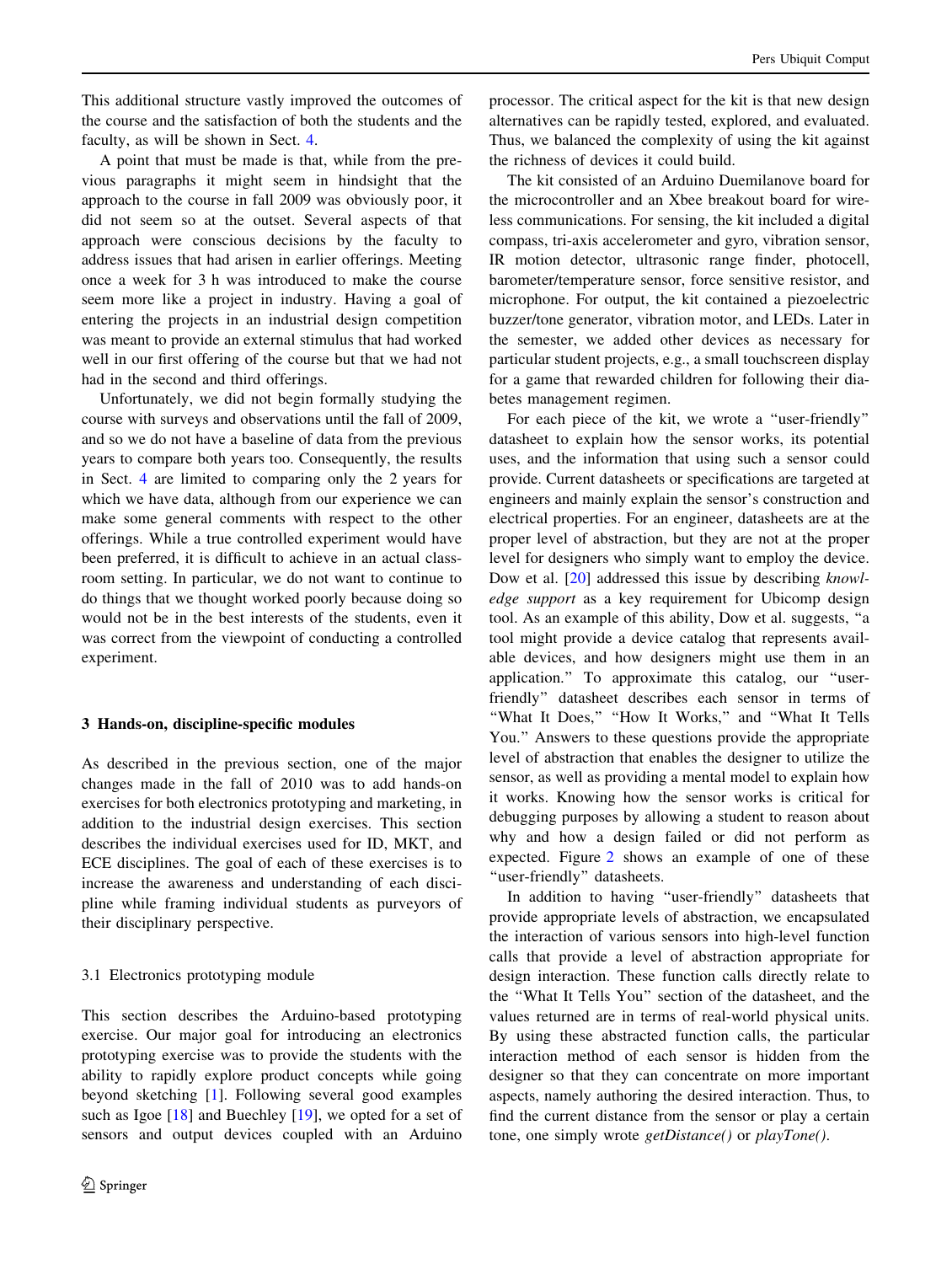

<span id="page-6-0"></span>**What It Does**: The accelerometer measures acceleration in all three axes of movement. Acceleration is the change in the speed of an object. It's the feeling of being pushed into your seat on an airplane during take, or being pushed to one side when a car makes a sharp turn.

**How it Works**: Each axis has a small arm inside the chip that bends as the accelerometer is moved around. Based on how much the arms bend, the accelerometer knows how much acceleration it has experienced.

**What It Tells You**: Force is related to acceleration by the weight of an object. If the accelerometer is hit, bumped, or dropped, it will know from what direction and by how much it was disturbed. Also, the accelerometer can determine how much it has been rotated around each axis. Tilt is commonly used to do motion capture for video games, commonly on the Nintendo Wii.



**What It Does**: The range finder reports the distance to an object in terms of centimeters. This sensor has a range of about 1.5 meters.

**How it Works**: An ultrasonic pulse is emitted from the sensor that reflects off nearby objects. By measuring the time between sending and receiving a pulse, the sensor can understand how far away objects are located.

**What It Tells You**: The range finder can tell you the distance to nearby objects. The pulse expands as it moves out so objects not directly in front of the sensor can be seen as well.

Fig. 2 Examples of user-friendly datasheet Top Accelerometer; bottom Range finder

The class meeting for introducing the Arduino kit and general computing concepts was dubbed ''Prototyping Day'' and lasted 75 min. Each team was given an Arduino prototype with several sensors already attached. These sensors provided basic interaction in the forms of sensing distance via an ultrasonic range finder, displaying light with a tri-color LED and playing a note with a simple tone generator. The prototype was programed to play a constant tone and show a particular LED color, based upon how close an object was to the range finder.

As presented to the students, the prototype itself was functional but not very interesting. This exercise was intended to challenge them to change the uninteresting basic interaction into an interesting child's toy. Changing the prototype would require editing the source code controlling the Arduino, as well as understanding the capabilities and limitations of the sensors.

We described the design challenge in an abstract way such that they would not consider the individual sensors, but their abilities and the information they offered. The students were instructed to think of the prototype not through its specific sensors, but as something that could control and sense "Light," "Proximity," and "Sound."

The result of the prototyping day was several prototypes that greatly exceeded the ability of the one initially presented to the students. One group created a box that would play the song ''Happy Birthday'' by utilizing the range finder and the tone generator. When the lid of the box was opened, the song would begin to play and the LED would light up to represent a candle. At the end, the user was expected to ''blow out'' the candle, and the LED dimmed. Another group created a musical instrument that they "taught" to play "Mary Had a Little Lamb." They reconfigured the Arduino to play other tones based on the distance sensor value and used shoe boxes as ''keys'' to play their instrument. In practice, the user would line up several boxes in front of the range finder and remove them in sequence and in rhythm to play the song.

Overall, this day engaged the other disciplines in the engineering process and made them familiar with using computing elements. With the design challenge presented in general terms of "Light," "Proximity," and "Sound," as well as providing accessible commands to control the sensors, the students easily extended the basic prototype.

# 3.2 Marketing modules for defining product benefits and characteristics

To provide computer engineering and industrial design students with an introduction to marketing, the marketing professor gave an overview lecture that explained the role of marketing not just as a strategic business function, but also as a means of developing insight into the unmet needs of consumers. A focus of the lecture was the interface between marketing practice and technological innovation, with the goals of stimulating students from all three disciplines to think about product concepts that could be brought to a desired target market by leveraging technological advances, such as wearable computing, coupled with knowledge of people/product interaction, via appropriate industrial design techniques. Background materials on the development of business plans and marketing plans were made available to the class.

Two exercises were used to provide students with hands-on experience in the application of marketing and business principles to product design and development.

In week 8, the marketing professor, in collaboration with the ECE professor, tasked students with the design of a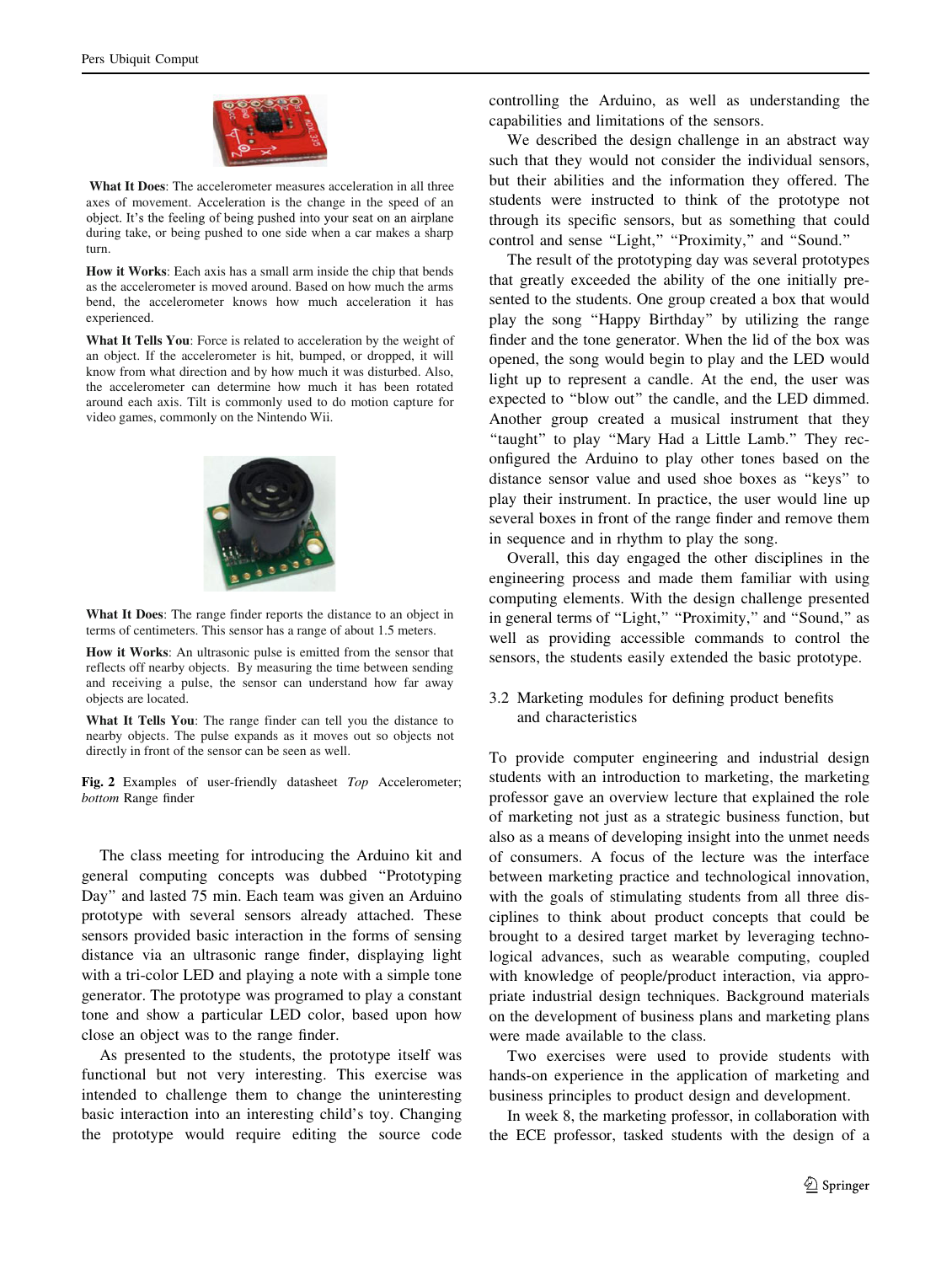Fig. 3 Examples from the product box exercise



product package in an exercise called ''Product Box'' [[21](#page-13-0)]. The purpose was to have students consider the benefits of the product that customers would desire. A key learning objective of the exercise is to make all students recognize the importance of being able to articulate a shared vision of what the product provides to a target market, in terms of benefits or value, and to determine whether the manner in which the product is presented is commensurate with the understanding and evaluation of the product by the target market. By designing the product box, the students had to consider their target market and highlight what elements of their product would be most compelling for that demographic. Students were provided with general crafts materials, including cardboard, markers, and crayons, and they were given the length of class (75 min) to design their box. Each group presented their box at the end of class. At this stage in the course, only general product areas and their associated needs had been determined. In addition to the marketing aspects, the constraint of placing the product in a retail box seeded the first considerations about the product's size, shape, and overall form. Two examples of the product boxes are shown in Fig. 3.

A second activity in week 10 required students to work as teams on three exercises: (1) developing a value proposition, (2) identifying target markets, and (3) crafting a business model. Students were presented with visual and verbal descriptions of several unusual products (e.g., a bed moat for entrapping bedbugs and a handkerchief with a nose pouch). In the first exercise, students had to articulate the value proposition for their selected product and explain why the target consumer would choose their product over that of a competitor. This exercise is intended to underscore the importance of developing a product concept and positioning that is clearly targeted to a defined demographic, readily understandable, credible, valued, and capable of competing effectively by dint of differentiation

and clear sustainable advantage. The second, related, exercise required students to identify market segments, using standard criteria, and then to evaluate the attractiveness of each segment, including size, accessibility, and ability to craft an effective positioning statement to address segment needs. In a third exercise, attention shifted to the development of a viable business model for the selected product, given the value propositions and target markets identified in the first two exercises. The primary learning objective of the exercise is for students to recognize the importance of being able to identify key income drivers and key expense drivers associated with a particular value proposition. In an interdisciplinary setting, this exercise proved useful for spurring conversation about what types of features and capabilities were necessary and desirable in a product, given characteristics of the product concept and of the potential target markets.

#### 3.3 Industrial design modules for user-centered design

Sketching is an effective means to express and communicate ideas and is used widely used in industrial design. In an interdisciplinary setting, non-ID students have been observed to be resistant to sketch their ideas because their work may not be as polished as the sketches produced by the ID students. The difference in quality puts the non-ID students at a disadvantage when discussing their ideas. In order to overcome this issue related to sketching and provide students with an ID-based tool (sketching) they can use during the design process, the Industrial Design faculty member introduced two activities that encouraged students to sketch their ideas as a ''step-up'' from having to verbally describe form or function. The two activities were ''Thumbnail sketching,'' which showed students that they could convey the same idea regardless of artistic quality,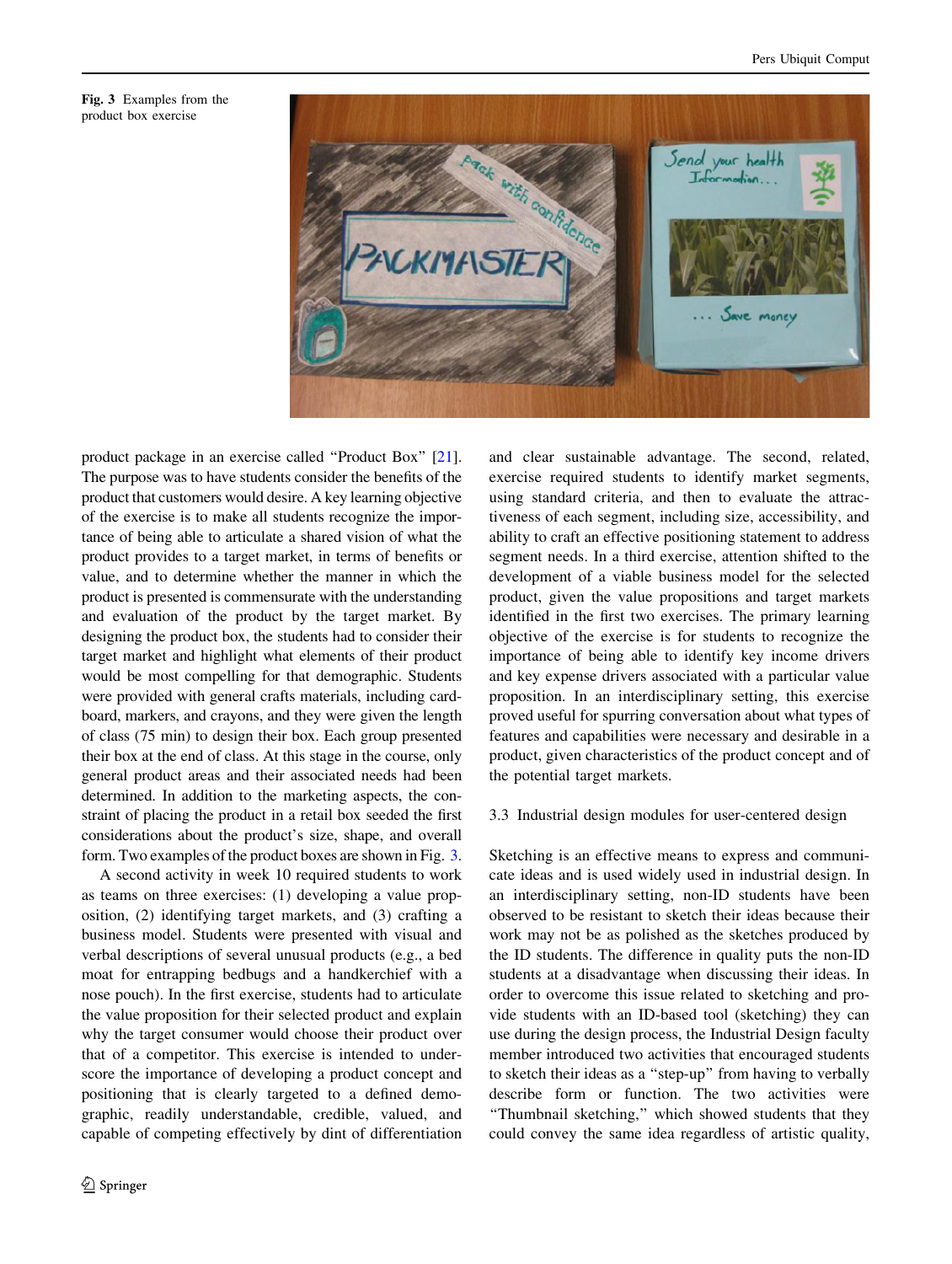<span id="page-8-0"></span>and ''Round Robin,'' in which students from each discipline sketch and comment both positively and negatively on each other's sketches. Both of these exercises are based on long-standing ID methodologies; however, the formalization of these exercises was first presented to the ID faculty member by Chris Pacione from the LUMA Institute, which teaches User-Centered Design Workshops [\[22](#page-13-0)].

Thumbnail sketching was an exercise to show that all students can sketch and effectively convey their ideas without regard to artistic quality. Every student was given a pad of sticky notes, and the exercise was to sketch the object, phrase, or idea, given by the instructor within a short amount of time (20 s). This short amount of time was used to limit the difference in quality of the sketches between the ID students and the students from the other students, who generally have less sketching experience. The prompts ranged from simple things like ''worm'' or "apple" to more abstract concepts like "conversation" or ''e-commerce.'' At the end of the exercise, the sketches were collected for each word and placed on the board. For each word, a student was selected to cluster the sketches based upon similar characteristics they perceived (e.g., whether the apple had a stem or not). This affinity clustering exercise was intended to show the students what each thought the key part of an idea was and how visual elements reflected that. The overall result of having a large collection of sketches with varying degrees of quality, but yet still conveying the same idea, showed the students that sketching was a viable form of communication regardless of quality. More generally, the affinity clustering exercise helps the students to quickly organize data and to abstract away from details to identify underlying themes. Figure 4 shows examples from the thumbnail sketching exercise after the sketches have been clustered by the students.

The Round Robin exercise involved groups of three students. Each student was given a form divided into three sections where the students were to describe an idea, list its benefits, and its drawbacks. The challenge in this exercise was that one student would complete a section and then pass it on to their neighbor. Through this exercise, the students were able to have the experience of what it was like to be the creator, and also recipient, of praise and criticism for their ideas. Overall, the intention of these two exercises was to give students in all the disciplines practice in industrial design processes and to increase everyone's comfort level with sketching and open-ended design.

## 4 Results

The interdisciplinary design class has been offered for the last 5 years at Virginia Tech. In this paper, we focus on the results from the last 2 years (2009 and 2010) to highlight



Fig. 4 Examples of the thumbnail sketching exercise after affinity clustering. Top Worms, which have been clustered into four groups. Bottom E-commerce, which has been clustered into three major groups with a few on the borders between groups

the impact of the prototyping exercise, as well as the disciplinary balance in interventions. In both years, senior level students from electrical and computer engineering (ECE), industrial design (ID), and marketing (MKT) departments participated.

## 4.1 Observation data

In 2009, a total of twelve students (four from each discipline) participated and four instructors (two from industrial design, one each from computer engineering and marketing) led the class together. The students were asked to design firefighting equipment that uses pervasive computing technology. In 2010, a total of 21 students (seven from each discipline) participated and three instructors (one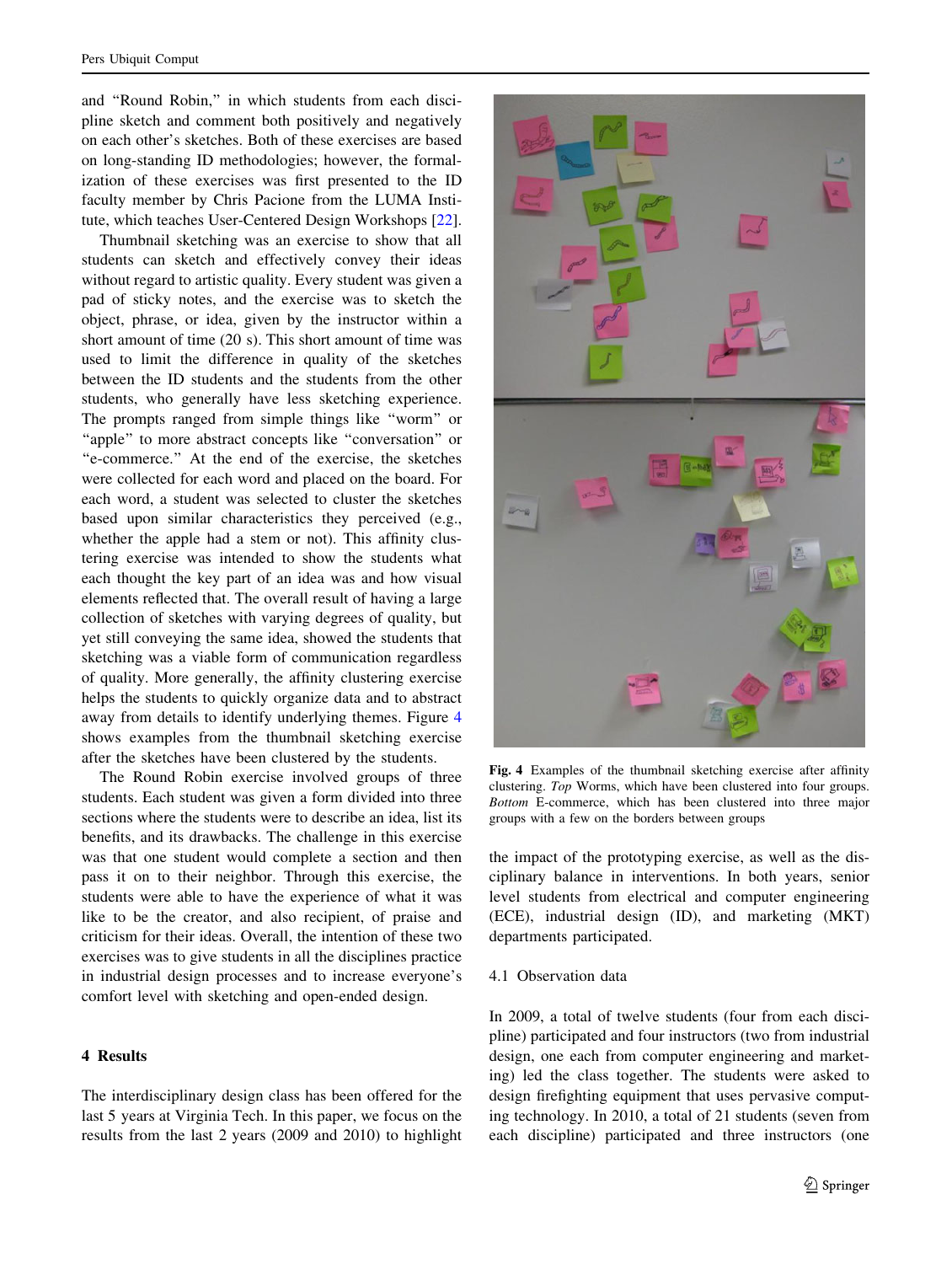from each discipline) led the class. The students were asked to design pervasive computing devices that help children with diabetes.

In 2009, students struggled in a self-managed teaming environment in which little explicit design structure was provided. That is, the course was loosely structured by an interdisciplinary instructor team with a final deliverable consisting of an entry into an ID design contest. The contest's requirements were distributed, and these criteria served as the main assignment. Although the class was evenly divided between the three disciplines, the ID design culture dominated the group work processes. By week 10 of the 16-week project window, the teams had still not decided on their final product goals. At this time, the students met without the instructors and took control of their own projects by defining each component and breaking into their own majors to begin the final phase of their projects. Team composition shifted throughout the semester, which eventually resulted in a general composition of all students perceiving themselves as members of one large team. By the end of the semester, they had completed contest entries that described a system including four components—a vitals-monitoring shirt and mask, selfcontained breathing apparatus (SCBA) gear, and a helmet that provided situational awareness. During this process of creating a complex system design, they also gained experience working in a large, interdisciplinary group on an illdefined problem set. However, the design process was not fully integrated across disciplines: the final project was completed by single-discipline groups, the projects did not demonstrate strong ECE components, and the project as a whole was later submitted to the contest by just one of these single-discipline groups after the end of the semester.

To resolve these issues, the interventions in 2010 focused on balancing the presence of all three disciplines. Also, the instructors gave students a clearer timeline from the beginning of the semester. The students were informed that, by week 6, they would have formed into final product teams and selected design concepts to develop for the rest of the semester. Similar to 2009, the first week was dedicated to establishing groundwork for each discipline by having instructors give a lecture on their field and explain what role that field plays in the design process.

After the first week, students participated in opportunity exploration, concept generation, and a selection phase from week 2 to 7. This phase heavily depended on industrial design processes such as sketching, pin-ups, and on-spot evaluations of concepts, establishing personas for product ideas, etc. During the ''opportunity identification'' module guided by the industrial design instructor, students worked across disciplines by engaging in sketching and critiques. This module is intended to assist students in moving beyond simply designing things properly and putting the focus on establishing what is the "right thing" to design. For example, the ID instructor encouraged students to rethink not just the design of an existing device, but rather the issues that users face when using such device: ''So, we're not asking you to redesign a glucose meter. So I thought, you know, get the cheap one; but I also thought it would be interesting for you in the empathy category to not just stick your finger, but try to figure out—if you got one of these things, could you actually operate it? Read the owner's manual, see what people are up against.'' Following these instructions, students struggled with using the device and the manual just added to the confusion. After difficulties with basic operation of the glucose meter, an ECE student in one group identified a problem: ''It's the depth adjustment. I got it. I think maybe…'' and then concluded, ''there's much better ways.'' By the end of week 7 (a slip of a week from the initial schedule), students decided on the final product ideas and formed five interdisciplinary product development teams. The five products were (1) an intelligent portable scale for counting carbohydrates, (2) a backpack that could warn a parent and child if a diabetes management device was left behind, (3) a handheld game that rewarded the child for following their diabetes management regimen, (4) a wrist-worn communicator for parents and children to manage blood glucose levels, and (5) a data collection unit that shared information from the other devices with the primary care physician and insurance company. As students further developed the specific features of their products, physical prototyping using foam core was encouraged to help them with form development.

In the following week (week 8), the students were given the ''Product Box'' exercise described in Sect. [3.2](#page-6-0) [[21](#page-13-0)]. This marketing exercise helped students think about the intended market and consumers as well as positioning of their products relatively early in the design process. The MKT instructor tried to tap into students' inherent abilities and to help them extend their own practices into a marketing activity: ''What we're asking you to do is be yourself, be an astute marketer, product designer and engineer, and also, at the same time, to be your own consumer.'' Again, students practiced skills and adopted perspectives not native to their home disciplines. In addition to the MKT students, ID and ECE students presented designs geared toward specific consumers. One ID student explained that his group ''wanted to make this fitness and gaming piece kind of like a cool thing that the kids wanted to have'' but that the parents would care about. Another ID student described how his group was ''expecting to sell it to a mom, so the reading level should be targeted toward an older generation.'' An ECE student said that his group also wanted to target kids and that kids were a digitally sophisticated audience: "it's not going to be very cheap...we looked at some DSs and see what they were packaging, and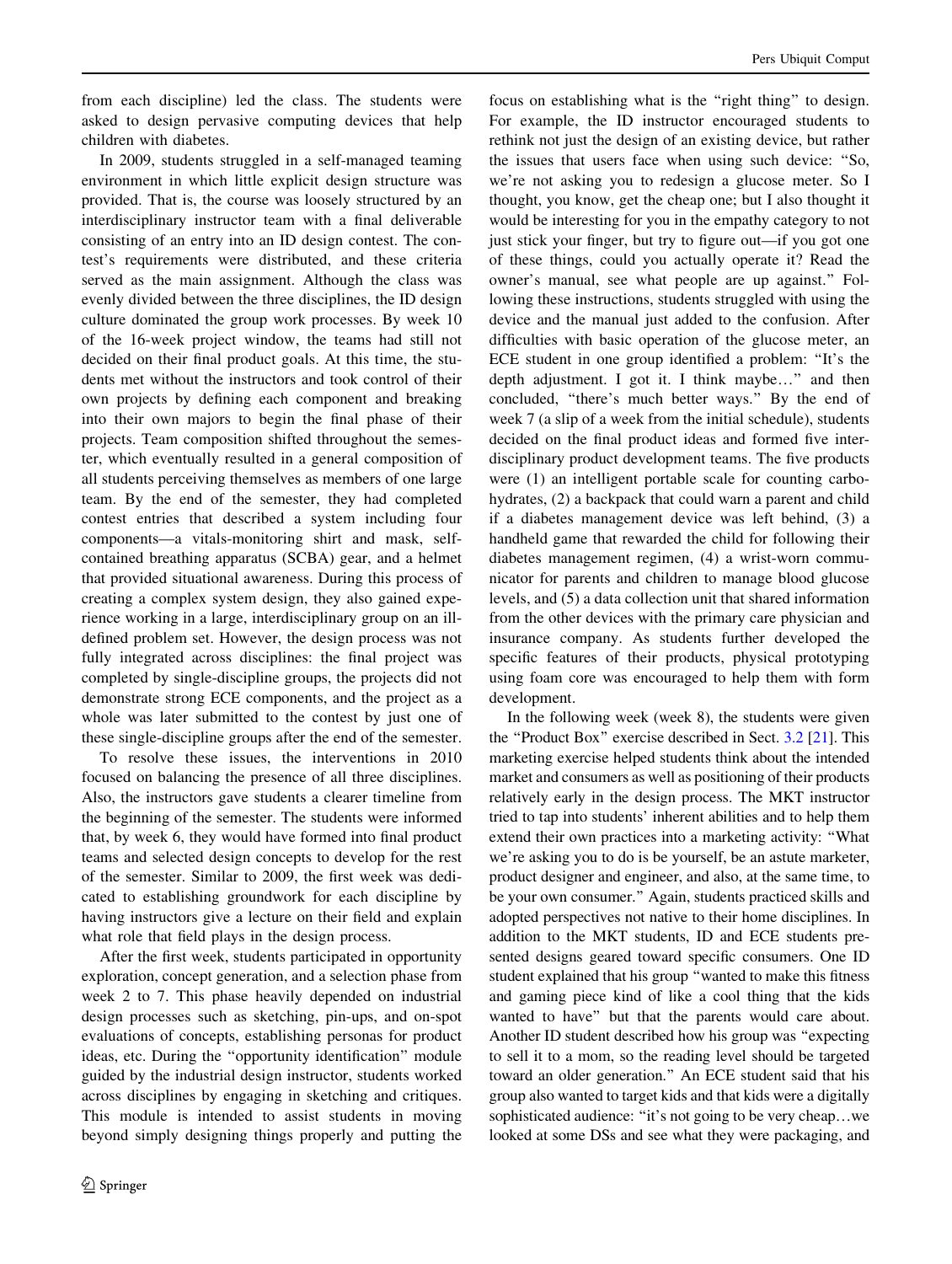they liked the black/silver combo, like whites and silvers and black makes it seem like you're getting something that's really classy and advanced.'' The MKT students were positioned as content experts by the MKT instructor: ''The marketing students, they're not responsible for doing all of this…you are going to be feeding stuff into them. What they are going to ask from you and what you are going to give them.'' In one exchange, the students fulfilled this role while developing the image for their product. An ECE student used an example of another product: ''Like Sperrys, they didn't come up with perfect kids before they marketed Sperrys'' and MKT student: "No, they *did* come up with perfect kids, but they didn't say 'for perfect kids.' They developed an image. That's what we want to do.'' ECE student: (laughing) ''Ok, so what kind of image do we want to—'' and ID student: ''So maybe we should throw some more adjectives, or even synonyms, just something to get us better understanding of what exactly it is. Family? Family slash community?''

In week 10, the Arduino-based prototyping kit described in Sect. [3.1](#page-5-0) was introduced to the students. In this exercise, the students were asked to think about different ways the sensors could be used in different products. During this exercise, the ECE students served as mentors for the other team members. Students from other disciplines asked ECE students questions about what the kit did, how the sensors worked, how the code was structured, and what was doable and not doable with the equipment they had. The ECE instructor stressed that this exercise was intended to demonstrate ''what sensing, computing, and getting output meant to non-ECE folks.'' During this exercise, students from other disciplines heavily depended on ECE students in their groups, but they also participated in an integrative manner to create functions ''beyond what we just programmed it to do,'' as the ECE graduate assistant encouraged them to do.

From observations, it was evident that the students from the other two disciplines appreciated ECE students' expertise in this area. In the following week, electronic and mechanical feasibility became a topic during the design discussions. For example, as the ID student sketched the final form factor of the communicator device, the ECE student was constantly being consulted to make sure the size and range of the electronic components would support the design that he sketched. In the same week (week 10), a marketing exercise of developing value propositions and positioning statements, with a broader goal of articulating a business model for a given product, was conducted in class. After those exercises, students further developed their designs and created prototypes.

## 4.2 Team diagnostic survey data

Quantitative data also confirmed better performance of the 2010 class. Since this class depends on team-based projects, successful teamwork can be an indicator of a successful class. Hence, to measure the effectiveness of teams, the Team Diagnostic Survey (TDS) was administered at the end of the semester both years [\[12](#page-13-0)]. The survey measured students' own perceptions of the team processes and the effectiveness of their teamwork during the course. The questions were divided into eight categories based on the team-related constructs. These constructs were related to external environments given to teams as well as internal processes within teams.

The TDS constructs related to external environments were the following:

- Compelling direction, which refers to a team having a challenging and consequential specification of its overall purpose.
- Enabling structure, which relates to the composition of the team, its expectations for the conduct of the team members, and the alignment of task with the team's purpose.
- Organizational context, which describes the organizational support and material resources the organization provides.
- Coaching, which refers to external leadership that helps the team with coordination and motivation, with avoiding getting into inappropriate routines, and with sharing their respective expertise to better accomplish the team's goal.

The TDS constructs related to internal processes were the following:

- Real team, which refers to the boundaries that distinguish members from non-members, the interdependency of the team members, and the stability of the membership.
- Team processes, which is related to the amount of effort the team spends on the task, the qualities of the team's strategies to accomplish the task, and how effectively the team employs its members.
- Interpersonal processes, which is based upon the qualities of the interpersonal relationships and the satisfaction with those relationships.
- Individual learning & well-being, which relates to the internal work motivation and the overall satisfaction with the team.

Five items from the survey were dropped because of relevancy and confusing wording. Seventy-four items from this eighty-item survey asked the students to rate their responses to statements describing team constructs on a five-point Likert-type scale ranging from 1: Highly inaccurate to 5: Highly accurate. To ensure that the participants paid attention to the items throughout the survey, thirty-three items were reverse coded and converted back to the normal scale after the administration.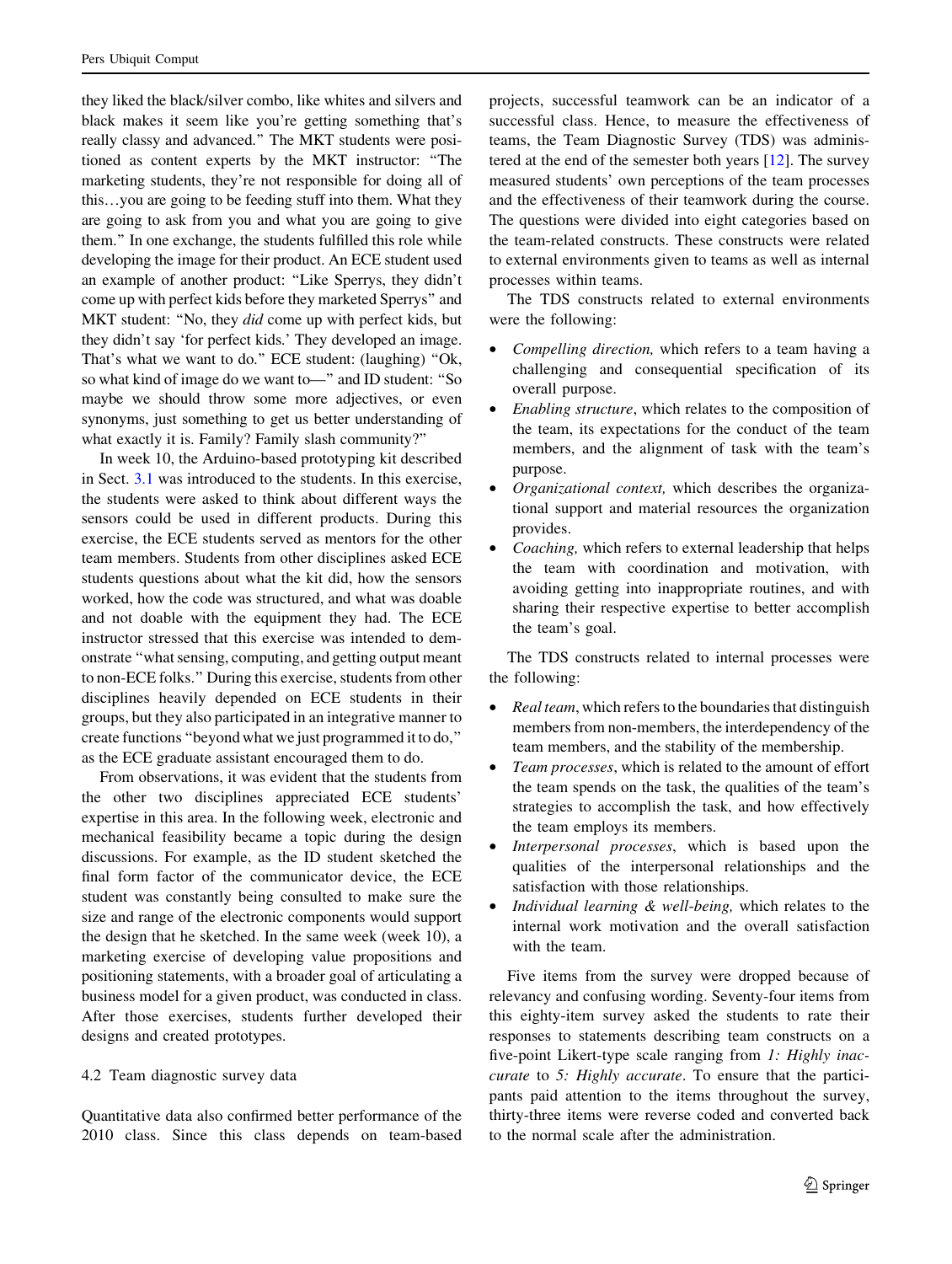Table 2 Team Diagnostic Survey results comparison (2010 value  $-2009$  value)

| Construct                          | Wilcoxon test results |
|------------------------------------|-----------------------|
| Real team                          | $Z = 4.03, p < .01*$  |
| Compelling direction               | $Z = 3.17, p < .01*$  |
| Enabling structure                 | $Z = 3.82, p < .01*$  |
| Organizational context             | $Z = 3.46, p < .01*$  |
| Coaching                           | $Z = 2.72, p < .01*$  |
| Team processes                     | $Z = 3.27, p < .01*$  |
| Interpersonal processes            | $Z = 3.85, p < .01*$  |
| Individual learning and well-being | $Z = 4.51, p < .01*$  |

\* Indicates statistical significance at .05 level

The TDS results showed significantly higher overall team effectiveness in 2010 compared to 2009 ( $Z = 4.28$ ,  $p\lt 0.01$ ). For each construct category, the differences between 2009 and 2010 were tested by the Wilcoxon test, a non-parametric equivalent of  $t$  test. All eight construct categories showed statistically significant improvement as shown in Table 2. Figure 5 shows that, in all of the categories, the class from 2010 scored higher than 2009. The changed interventions for 2010 emphasized a clear timeline and structure for the project. These changes were reflected in a higher mean in 2010 for the Compelling direction and Enabling structure categories of the TDS survey.

There were three main differences between these 2 years: clarity of the structure, prototyping exercises, and disciplinary balance. In 2010, the students were given a deadline for forming the final teams and selecting final product concepts in the third week of the semester. Thus, they were aware of the fact that concept generation and exploration phase would end by a certain date and that helped them cope with the confusion. However, in 2009,

the students were not given a deadline for deciding on the final concepts, and the concept generation and exploration phase lasted 3 weeks longer than 2010. Out of a 15-week semester, this three-week difference was significant. In 2009, the students showed frustration and confusion in week 10, when the students said that they were ''still not clear about the project goals.'' In contrast, the 2010 class showed no sign of confusion in week 10. During the same week, the 2010 students were already developing detailed features of their products, physical forms, and marketing plans, along with the prototyping exercises.

The prototyping exercise gave students a chance to get their hands-on actual electronic components as well as programing activities. Because students could physically interact with the sensors and draw certain outputs as a result, participating in this exercise helped them understand the inner-workings of the electronic components and their relationships to computation and outputs. It was critical for them to understand the concept of sensing, computing, and obtaining output, since they were designing pervasive computing products. In 2009, the students never had a firsthand experience with electronic parts. The ECE students used circuit diagrams a few times during the semester in an attempt to explain how sensors would work to detect harmful conditions that firefighters may face, but they were not able to demonstrate the point as effectively without actual working parts. Combined with the structural difference that they were not specifically asked to build a prototype or demonstrate features at the end of the semester, the 2009 structure led to a low level of ECE component integration in the final product. From the end-of-semester interview, the ECE students said ''it would have been better if they actually built something'' rather than just talk about the concepts. In contrast, the students from 2010

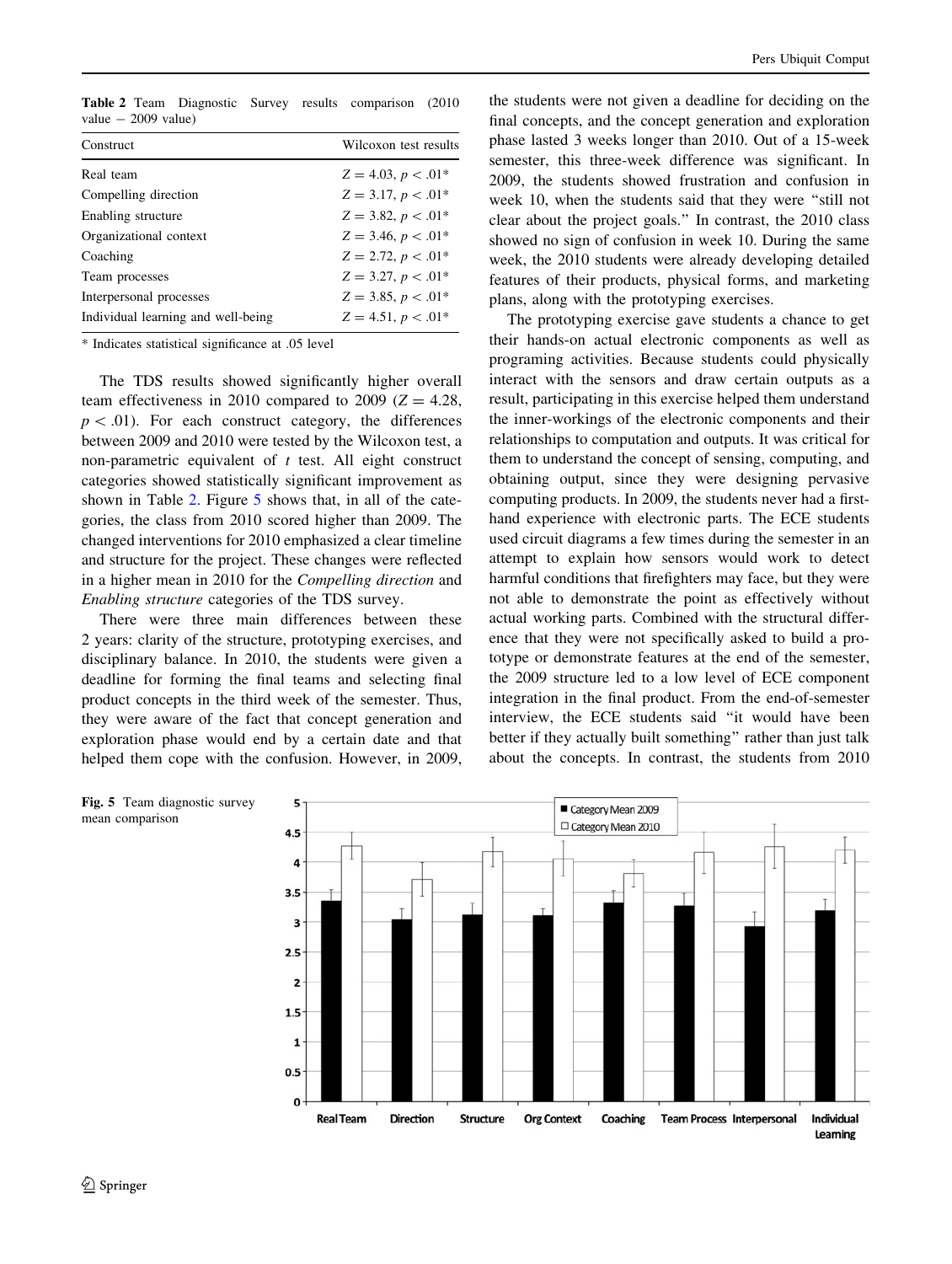<span id="page-12-0"></span>class who built electronic prototypes showed strong integration of electronic components in their final products. In the final presentation, three out of five teams demonstrated some features of their products with simple electronic parts, software, and interfaces, even though this component was not required for their grade.

The balance among the three disciplines was another critical factor in the success of the class. A previous study has identified the need for establishing disciplinary grounding for each participating major. In this study, endof-semester interviews with students suggested that ensuring balanced contribution might be critical for the students to feel confident and secure [\[23](#page-13-0)]. By implementing carefully balanced hands-on exercises and lecture modules from all three disciplines, the students could establish disciplinary grounding, which provided them with an important role and improved communication across disciplines. Having a balanced number of instructors might have played a role as well. In 2009, two industrial design faculty members were present as opposed to one from each field in 2010. Also, the final deliverables for the course were carefully selected to balance the presence of all three disciplines in 2010. At the end of the semester, the students were required to complete a design book with technical specifications and feasibility report and a business plan. In the final presentation, they were asked to pitch their ideas to venture capitalists with sufficient design and technical details. Also, they were asked to either produce or do a storyboard of a 60-s commercial for their product. In contrast, in 2009, the students were asked to submit a final document that was structured based on an industrial design competition application. The format did not ask for specific deliverables from marketing or computer engineering, although students were asked to include design sketches.

In summary, adding clear structure, prototyping exercises, and balance among disciplines led to a more successful execution of our interdisciplinary design course.

## 5 Conclusions and future work

An interdisciplinary design approach is necessary for successful wearable computing systems. We have presented a case study of a course for giving undergraduates an interdisciplinary design experience in wearable and pervasive computing. The students are given an open-ended design problem of identifying the potential for a product within an opportunity area. They then work in self-organized interdisciplinary teams to develop their product concepts. We believe that our course makes the students better prepared to work in interdisciplinary design teams by showing them how to work across disciplinary boundaries. This paper has focused on describing continual improvements to our

pedagogical approach. We have shown that using the problems of the 2009 class to inform the 2010 process was a critical factor in the improvement.

Within our own course, we have two plans for the immediate future. First, we are developing tools that will provide simultaneous views of a physical computing device to both industrial designers and computer engineers, which we believe will help to span the gap between the physical and computational domains. Second, we plan to add a second semester to the course, so that the teams can more fully implement their designs.

More broadly, our plans for future work are to start similar courses elsewhere. We are currently preparing to start courses that use our process at two other universities. Our hope is that this paper will encourage other institutions to create similar courses. We believe that the process is viable across a wide range of application areas, not just wearable and pervasive computing.

Acknowledgments This material is based upon work supported by the National Science Foundation under Grant No. EEC-0935103. We are grateful to Justin Chong and Chris Grill for permission to use the pictures in Fig. [1](#page-4-0). We greatly appreciate Ron Kemnitzer's contributions to the team, particularly in the first three offerings of the course. We would also like to thank the reviewers from both the original ISWC version of this paper and the extended journal version for their valuable comments and for being open-minded about a paper that does not neatly fit into the usual categories of submissions.

#### References

- 1. Buxton B (2007) Sketching user experiences: getting the design right and the right design. Morgan Kaufmann, San Francisco
- 2. Cagan J, Vogel C (2002) Creating breakthrough products. Prentice Hall, Upper Saddle
- 3. Kelley T, Littman J (2001) The art of innovation: lessons in creativity from IDEO. America's Leading Design Firm, Doubleday
- 4. Moggridge B (2007) Designing interactions. MIT Press, Cambridge
- 5. Gemperle F, Kasabach C, Stivoric J, Bauer M, Martin R (1998) Design for wearability. In: Proceedings of the IEEE international symposium on wearable computers, Pittsburgh, PA, pp 116–122
- 6. McCann J, Hurford R, Martin A (2005) A design process for the development of innovative smart clothing that addresses end-user needs from technical, functional, aesthetic and cultural view points. In: Proceedings of the 2005 IEEE international symposium on wearable computers, Osaka, Japan, pp 70–77
- 7. Papadopoulos D (2007) Natural language, connectors, and fraying threads. In: Proceedings of the workshop on the role of design in wearable computing. Boston, MA, pp 21–27
- 8. Smailagic A, Siewiorek D, Anderson D, Kasabach C, Martin T, Stivoric J (1995) Benchmarking an interdisciplinary concurrent design methodology for electronic/mechanical systems. In: Proceedings of 32nd design automation conference, San Francisco, CA, pp 514–519
- 9. Siewiorek D, Smailagic A (2002) User-centered interdisciplinary design of wearable computers. In: Sears A, Jacko JA (eds) The human-computer interaction handbook. L. Erlbaum Associates Inc., Hillsdale, pp 635–655